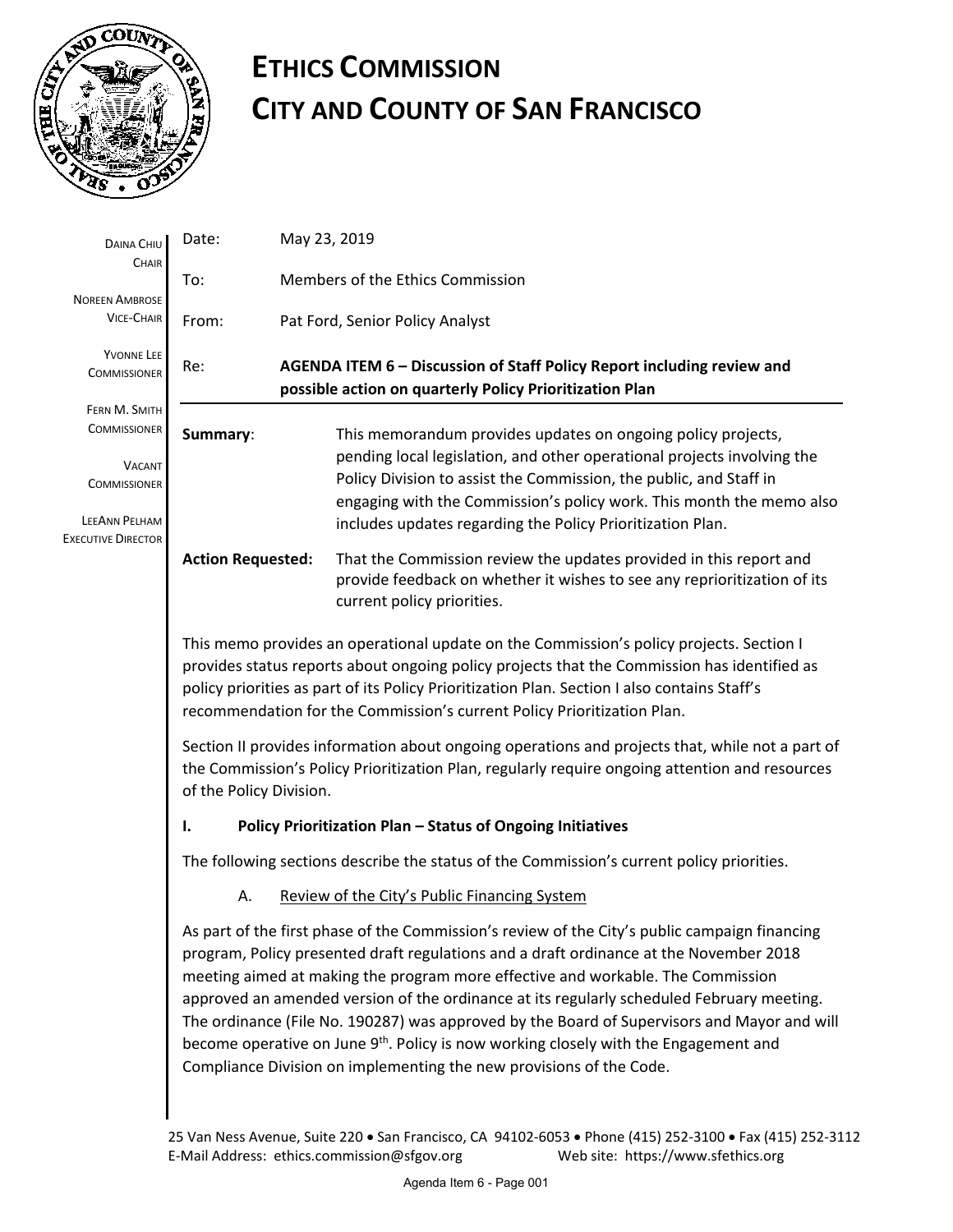Also as part of the first phase of the review and in partnership with the Audits Division and the Engagement and Compliance Division, Policy worked to revise a set of comprehensive revisions to the written resources that are available to program participants, primarily the supplemental guides for candidates. The revisions provide greater detail about the requirements candidates must meet in order to be approved for public financing and to receive funds under the program. The revised guides have been published to the Commission's website.<sup>[1](#page-1-0)</sup> The NetFile Filer Guide, which provides technical instruction in how to use the Commission's online filing system to submit requests for public financing was also incorporated into the Commission's written resources for candidates. This guide will assist candidates who seek to better understand the online filing system.

As part of the second phase of the review project, which examines more fundamental components of the program, Staff presented initial findings and recommendations for legislative improvements at the Commission's April meeting. Based on Commission feedback and further stakeholder engagement, Policy worked with the City Attorney's office to prepare a draft ordinance to carry out Staff's proposals. The draft ordinance, and a memo providing additional information about the review project, appear as Agenda Item 4.

### B. Review of Campaign and Governmental Conduct Code Regulations

This project seeks to update and improve existing regulations and develop new regulations to clarify new provisions of the Code created by the Anti-Corruption and Accountability Ordinance. Policy presented a set of draft amendments to various regulations at the Commission's April meeting. These amendments would affect various regulations that support Article I, Chapter I (Campaign Finance Reform Ordinance), Article III, Chapter II (Government Ethics Ordinance), and Article III, Chapter VI (Behested Payments Disclosures). After receiving Commission feedback at the April meeting and continuing to engage with stakeholders, Policy made revisions to the proposed regulations and issued a public notice for the regulations on May  $16<sup>th</sup>$ , allowing the Commission to take action on them at this meeting. The regulations and an explanatory memo appear as Agenda Item 5.

# C. Paid Online Political Communications

 $\overline{\phantom{a}}$ 

This project seeks to identify ways to help the public better understand how political ads they see online are funded. Toward this end, Policy developed a new page for the Commission's website that helps inform the public about the law regarding these advertisements. The page provides basic information about disclaimers, which tell viewers who paid for a given advertisements. It also explains how to use the information in a disclaimer to look up more information about the funder on the Commission's website and how to contact an investigator if an advertisement fails to include a disclaimer. The page is available on the Commission's website under Compliance>Campaigns>Online Political Ads—Who Paid for Them? and is also posted in four other locations on the website.<sup>[2](#page-1-1)</sup>

<span id="page-1-0"></span><sup>1</sup> *Available at* [https://sfethics.org/compliance/campaigns/candidates/public-financing-program.](https://sfethics.org/compliance/campaigns/candidates/public-financing-program) 2 *Available at* [https://sfethics.org/compliance/campaigns/online-political-ads-who-paid-for-them.](https://sfethics.org/compliance/campaigns/online-political-ads-who-paid-for-them)

<span id="page-1-1"></span>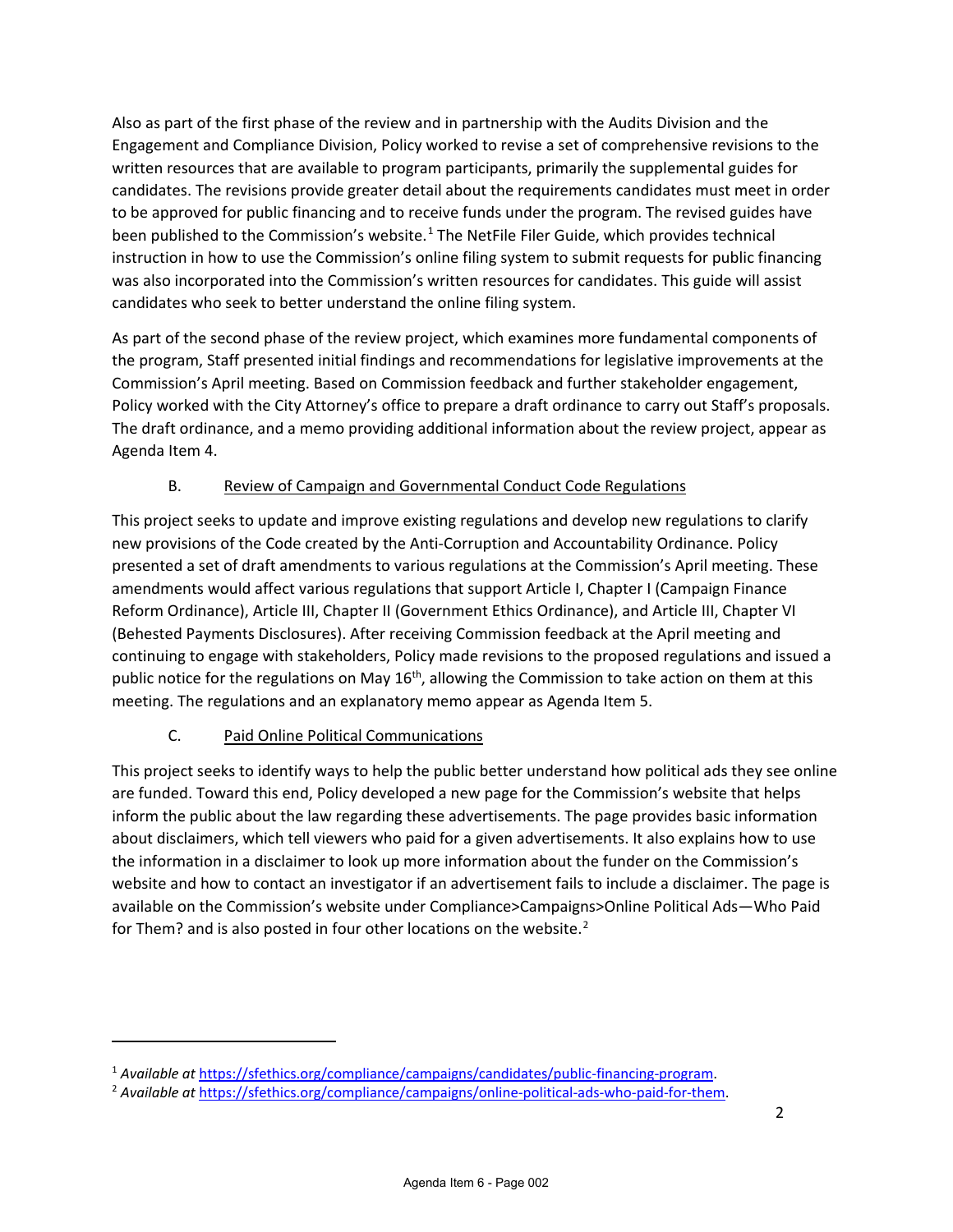### **II. Miscellaneous Policy Administrative Projects**

## A. Pending San Francisco Legislation

1. Initiative Ordinance – "Sunlight on Dark Money Initiative" (Mar)

As described in the March Policy Report, five members of the Board of Supervisors submitted an initiative ordinance to the Department of Elections that would amend provisions of the Campaign and Governmental Conduct Code to, among other things, prohibit political contributions from persons with a financial interest in a land use matter and change disclaimer requirements for certain political communications. Although this initiative ordinance does not require a vote of the Board of Supervisors, it will be the subject of a hearing before the election. Staff is reviewing the implications of these potential changes to City law and will be submitting written comment for the hearing.

# B. Trustee Election Disclosures Implementation

In 2018, the Board of Supervisors and the Mayor approved amendments to the Administrative Code to institute financial reporting by candidates and third parties making expenditures in elections for members of the Retirement Board, Health Service Board, and Retiree Health Care Trust Fund Board. As the Commission's Engagement & Compliance division operationalizes systems and processes for campaign disclosures in this spring's "trustee elections," Policy has continued to collaborate with E&C and EDDA staff to implement those new public disclosure requirements.

# C. Form 700 E-Filing For All

Policy is assisting other Staff in developing approaches and processes to support a project in development to enable electronic filing of Form 700 filings by all filers in the City through a phased-in approach. Currently, only elected and appointed officials and department heads file the Form 700 in electronic format, and other designated City employees file in paper form with their respective departments. As indicated in Section III below, this project is a planned priority for Policy given the plan will likely involve negotiations with bargaining units and drafting regulations as the project continues to develop.

# D. ACAO Implementation

Provisions of the Anti-Corruption and Accountability Ordinance (ACAO), which was approved by the Commission, the Board, and the Mayor in 2018, became operative on January 1, 2019. As the Engagement and Compliance and EDDA Divisions implement these new provisions, Policy is continuing to provide guidance and advice. The implementation process includes new disclosure forms, updates to the Commission's website and candidate guides, and development of regulations to provide more clarity about the new law.

# **III. Update Regarding the Policy Prioritization Plan**

As detailed in Section I above, Policy has been actively engaged on three policy projects: reviewing the public financing program, developing amendments to the regulations, and working toward better information being available regarding online political communications.